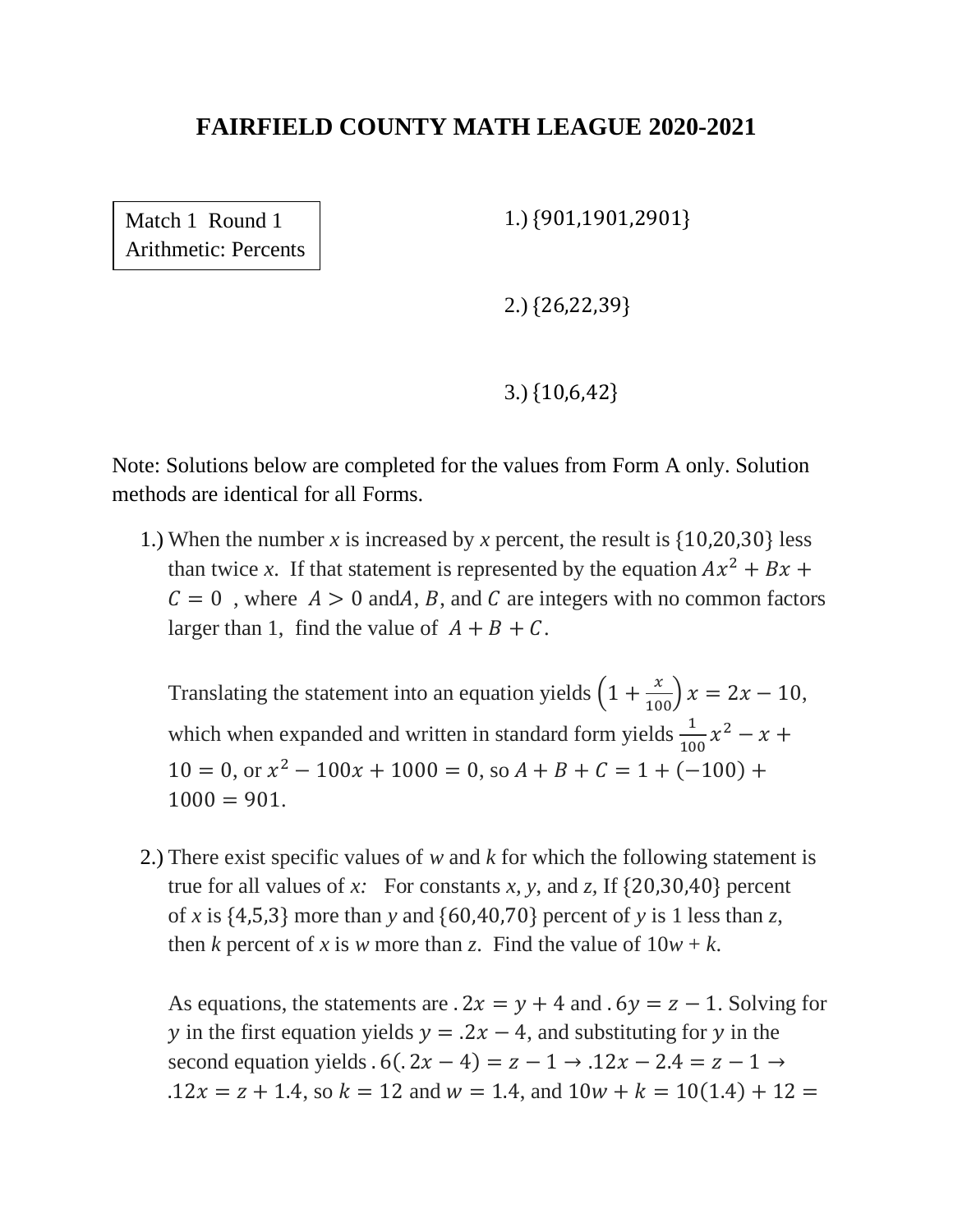3.) The percent difference between p and q is defined as  $\frac{|p-q|}{p+q}$ 2 × 100%. Two positive numbers m and n with  $m > n$  have the following property: The percent difference between 2*m* and *n* is equal to  $\frac{14}{9}$  $\frac{14}{9}, \frac{5}{2}$  $\frac{5}{2}$ ,  $\frac{26}{5}$  $\frac{16}{5}$  times the percent difference between  $m$  and  $n$ . If the ratio of  $m$  to  $n$  can be expressed in simplest form by the fraction  $\frac{a}{b}$ , find ab.

Translated to an equation, this relationship can be written as  $\frac{|2m-n|}{2m+n} * 100 =$ 2  $14|m-n|$  $9\left(\frac{m+n}{2}\right)$  $\frac{n-n_1}{2}$  \* 100. Since  $m > n$ , this can be simplified without the absolute value symbols to  $\frac{2m-n}{2m+n} = \frac{14(m-n)}{9(m+n)}$  $\frac{q_{\text{H}}(m-n)}{q_{\text{H}}(m+n)}$ , which means  $(2m-n)(9m+9n) =$  $(2m + n)(14m - 14n)$ , which expands to make  $18m^2 + 9mn - 9n^2 =$  $28m^2 - 14mn - 14n^2 \rightarrow 10m^2 - 23mn - 5n^2 = 0$ , which factors to make  $(2m - 5n)(5m + n) = 0$ . Since m and n are both positive, their ratio must be positive, so  $\frac{m}{n} = \frac{5}{2}$  $\frac{3}{2}$ , and  $a = 5$  and  $b = 2$ , so  $ab = 10$ .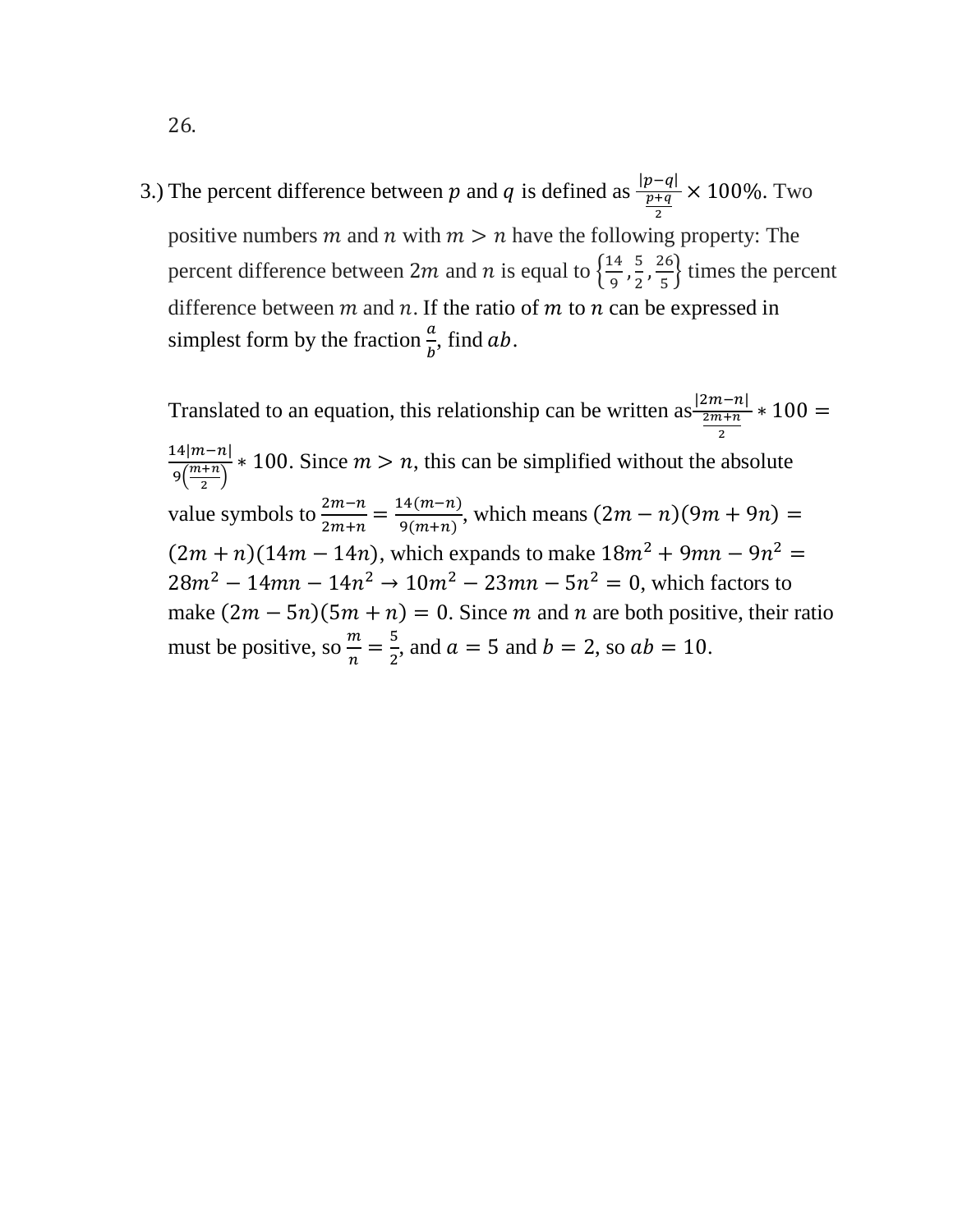Match 1 Round 2 Algebra 1: Equations 1.) {17,25,13}

2.) {36,64,100}

3.) {289,252,404}

Note: Solutions below are completed for the values from Form A only. Solution methods are identical for all Forms.

1.) If  $x = \{4,3,5\}$  is a solution to the equation  $(862A)x - 45987 = 749A$  for some constant  $A$ , find the value of  $A$  rounded to the nearest integer.

Letting  $x = 4$  gives the equation 3448A − 45987 = 749A, which yields a value of A of  $\frac{45987}{2669}$ , which rounds to 17.

2.) Find the nonzero value of k such that the equation  $(x + \{3,4,5\})(x^2 + k) =$  $x^3$  has only one solution for x.

Expanding the product of binomials gives  $x^3 + 3x^2 + kx + 3k = x^3$ , which simplifies to  $3x^2 + kx + 3k = 0$ . This will have only one solution for x when  $k^2 - 4(3)(3k) = 0$ , which factors to make  $k(k - 36) = 0$ , so  $k = 36$ 

3.) For how many integer pairs  $(a, b)$  is  $\{4,5,2\}$  $a - 3b = 1$  and  $0 \le a + b \le b$ 2020?

We can notice by inspection that  $(1,1)$  satisfies the equation and is the ordered pair whose sum is the least possible positive number. Since 4 and 3 are relatively prime, the next ordered pair will occur when  $\alpha$  increases by 3 and  $b$  increases by 4, or (4,5). This means that for each ordered pair, the sum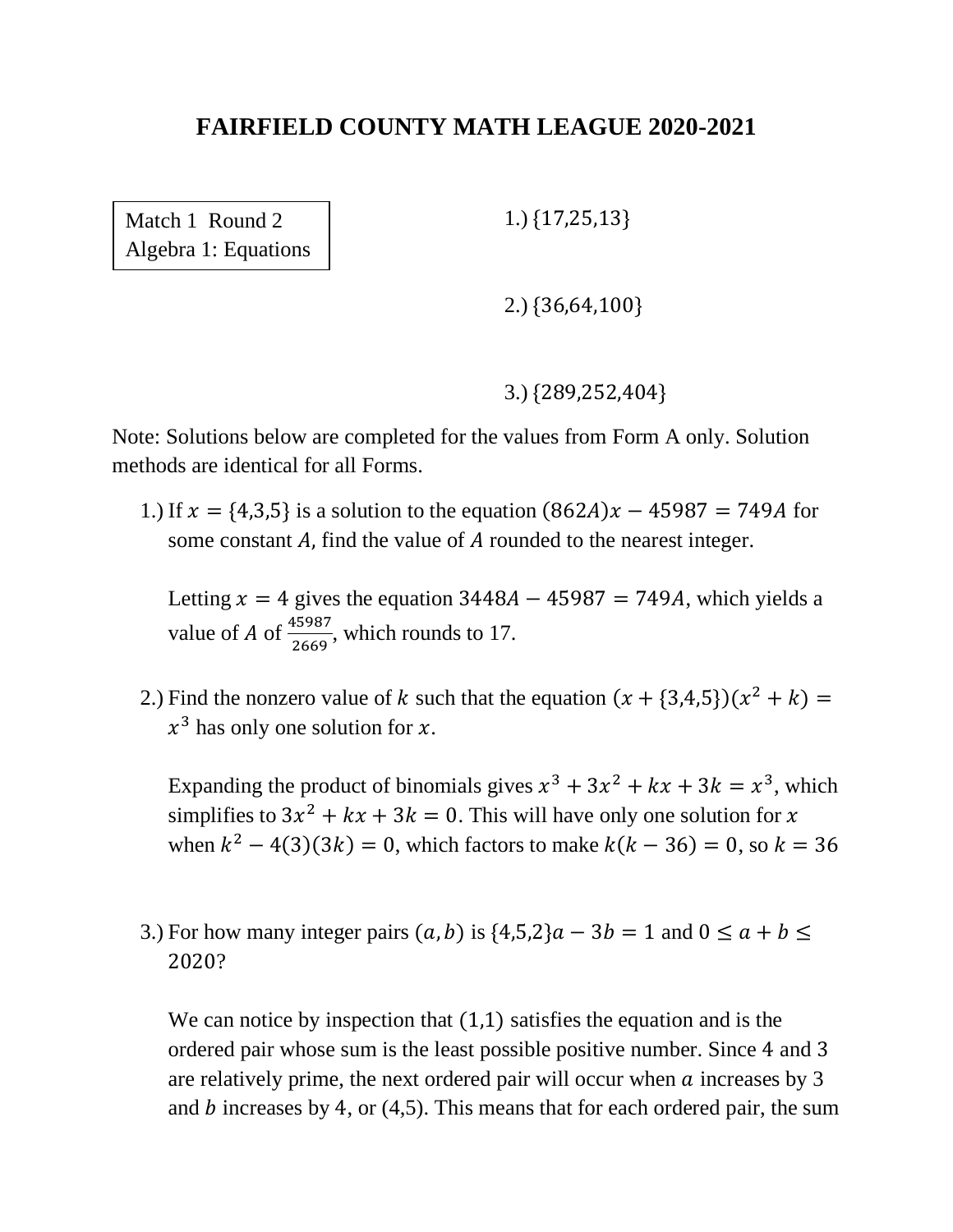of  $a$  and  $b$  will increase by 7. If  $n$  is the number of ordered pairs, this problem can be modeled by the inequality  $2 + 7(n - 1) \le 2020$ . This gives  $n \leq \frac{2018}{7}$  $\frac{716}{7}$  + 1, and the largest integer value of *n* that satisfies this inequality is  $n = 289$ .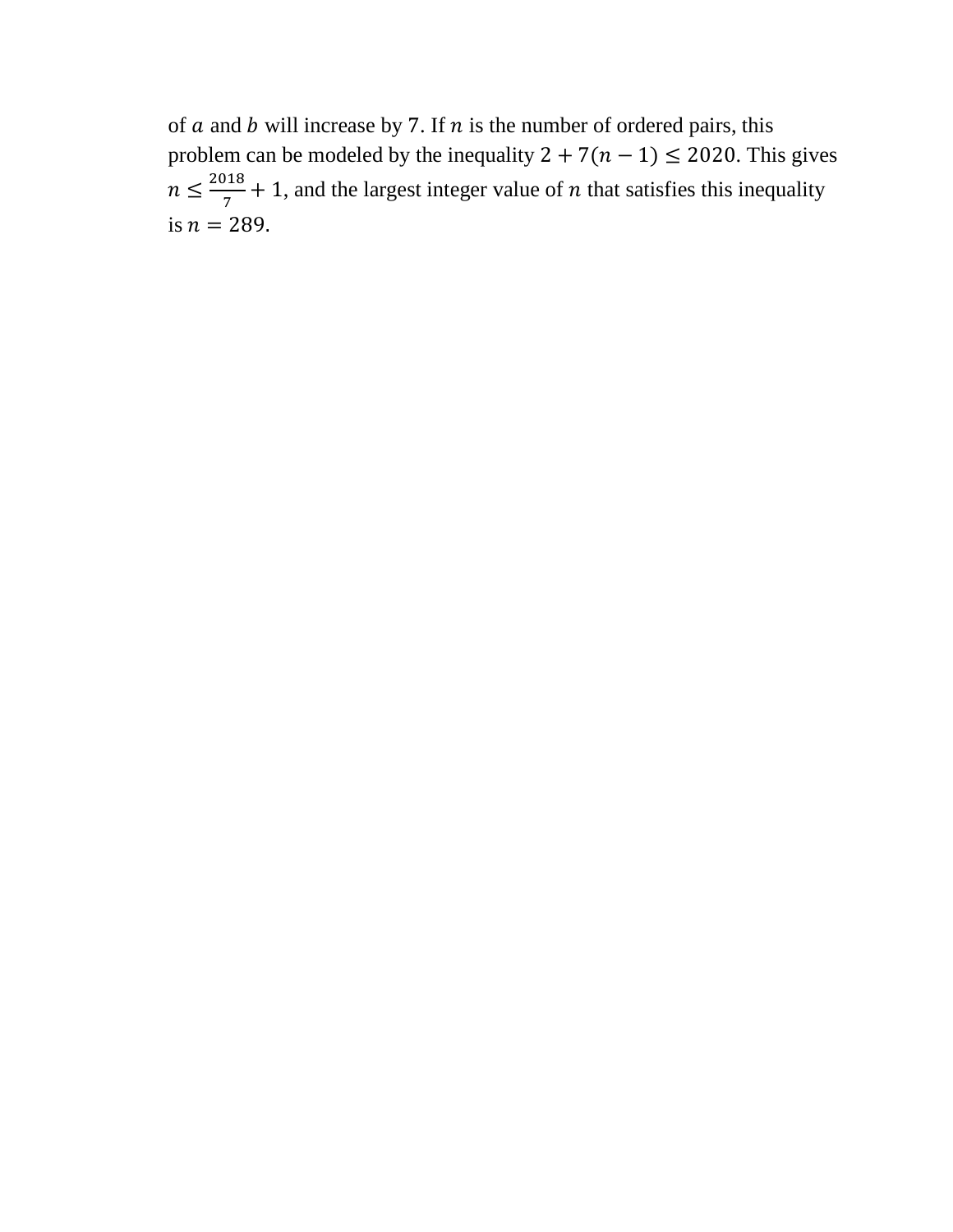Match 1 Round 3 Geometry: Triangles & **Quadrilaterals** 

1.) {22,20,30}

2.) {16,20,26}

3.) {10,12,8}

Note: Solutions below are completed for the values from Form A only. Solution methods are identical for all Forms.

1.) An isosceles trapezoid has an area of {21,14,40}, a height of {3,2,4}, and one base of length {10,9,14}. If the perimeter of the trapezoid is  $a + b\sqrt{c}$ where  $a, b$ , and  $c$  are positive integers and  $c$  has no perfect square factors greater than 1, find  $a + b + c$ .

Since  $21 = \frac{1}{2}$  $\frac{1}{2}(3)(10 + b_2)$ , we know the second base has a length of 4. This gives us enough information to solve for the remaining side lengths (see the diagram). This means the perimeter is  $14 + 6\sqrt{2}$ , so  $a + b + c = 22.$ 



2.) What is the perimeter of a rectangle with a diagonal of length {6,8,11} and an area of {14,18,24}?

Let the lengths of the sides of the rectangle be  $x$  and  $y$ . From the diagonal, we know that  $x^2 + y^2 = 36$ , and from the area we know that  $xy = 14$ . Therefore  $x^2 + 2xy + y^2 = 36 + 2(14) = 64 = (x + y)^2$ , so  $x + y = 8$ . The perimeter is  $2x + 2y$ , or 16.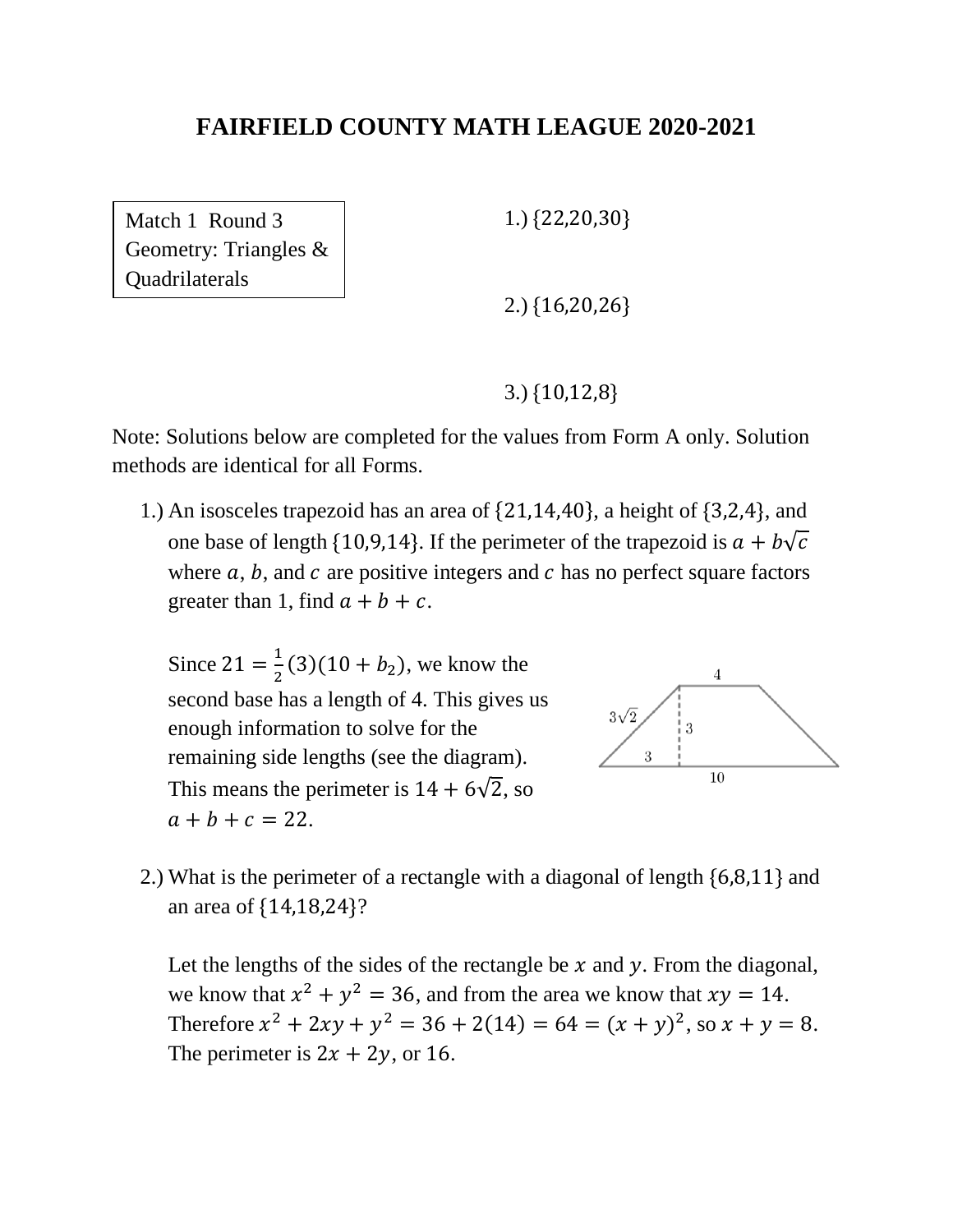3.) A right rectangular pyramid has two lateral faces with a vertex angle of 90 degrees and two lateral faces with a vertex angle of 60 degrees. If the base of the pyramid has an area of  $\{400\sqrt{2}, 576\sqrt{2}, 256\sqrt{2}\}$ , find the height of the pyramid.

See the diagram of part of the net of the pyramid. The edges of the lateral faces must have equal lengths to form a pyramid, and we will call this length  $x$ . We can use the properties of special right triangles and



Pythagorean theorem to solve for the distance from a base vertex to the center of the base in terms of x, which comes out to  $\frac{\sqrt{3}}{2}x$ . We can solve for the height of the pyramid h in terms of x using  $h^2 + \left(\frac{\sqrt{3}}{2}\right)^2$  $\frac{1}{2}$ 2  $= x^2$ , which gives  $h = \frac{x}{2}$  $\frac{x}{2}$ . Noting that the area of the base is  $x^2\sqrt{2} = 400\sqrt{2}$ , we find that  $x = 20$  and therefore  $h = 10$ .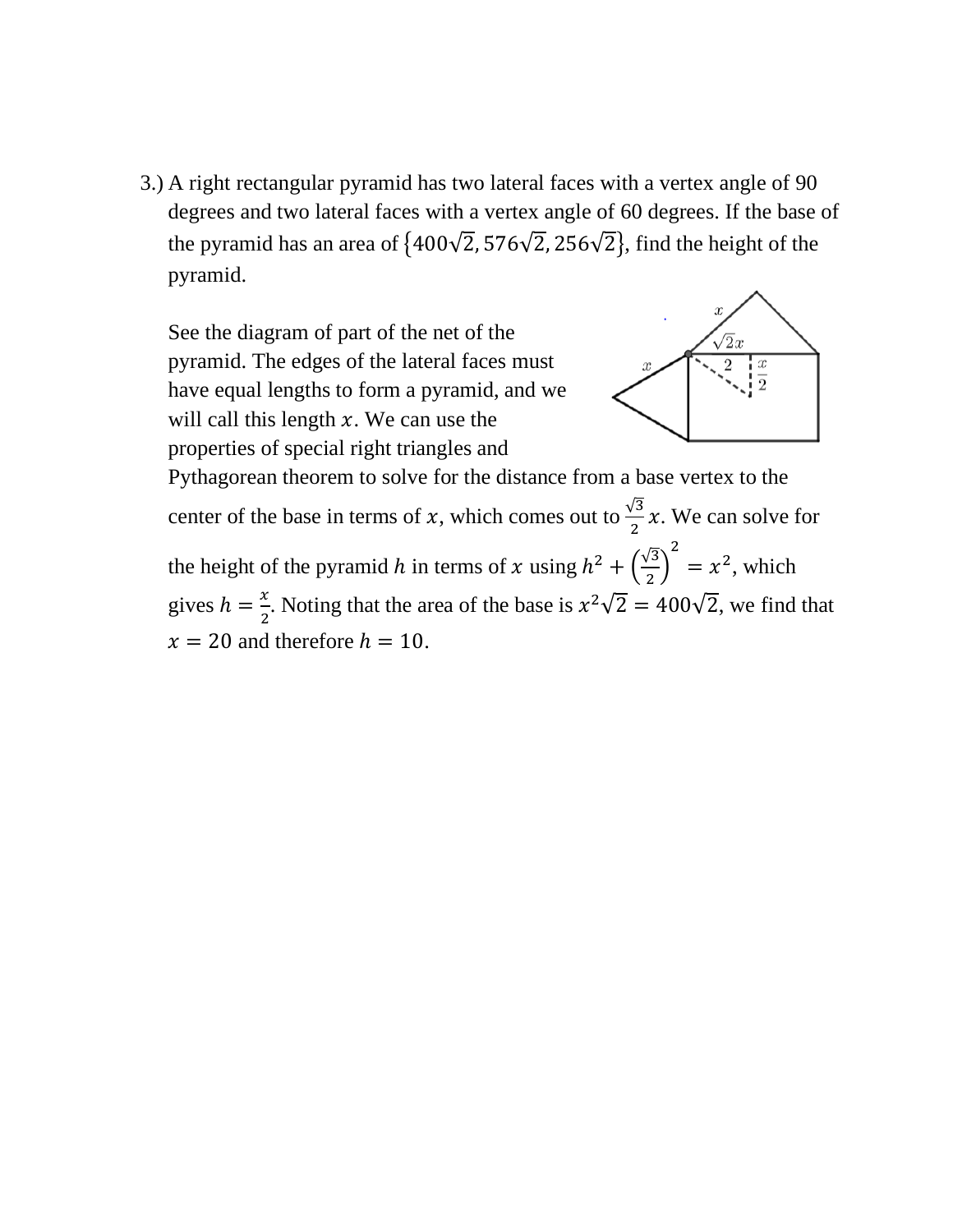Match 1 Round 4 Algebra 2: Simultaneous Equations

1.)  $\left\{8,9,10\right\}$ 

2.)  $[20,6,8]$ 

3.)  ${48,12,24}$ 

Note: Solutions below are completed for the values from Form A only. Solution methods are identical for all Forms.

1.) For a concert, tickets cost \$68 for an adult and \$31 for a child. For a particular group of {12, 14, 16} people, the cost of the tickets is {\$668, \$767, \$866}. How many adults are in the group?

Letting  $x$  be the number of adults and  $y$  be the number of children, we get the system {  $x + y = 12$  $68x + 31y = 668$ . This can be solved manually by substituting  $y = 12 - x$  into the second equation to give  $68x + 31(12 - x) = 668$ , which gives  $x = 8$ .

2.) The graphs of  $y = 4x - x^2$  and  $y = kx^2$ , where k is a positive constant, intersect at points M and N. If the slope between M and N is  $\left\{\frac{3}{5}\right\}$  $\frac{3}{5}, \frac{2}{3}$  $\frac{2}{3}, \frac{1}{2}$  $\frac{1}{2}$ , then the value of k can be written as  $\frac{a}{b}$  where a and b are relatively prime integers and  $b > 0$ . Find  $a + b$ .

We can see that since  $k > 0$ , the one of the two points of intersection will be the origin  $(M)$  and the other will be in Quadrant I  $(N)$ . Let the coordinates of *N* be  $(c, d)$ . Solving for *c* gives the equation  $4c - c^2 = kc^2$ , which gives  $(k + 1)c = 4$ , or  $c = \frac{4}{k + 1}$  $\frac{4}{k+1}$ . We also know  $d = kc^2 = \frac{16k}{(k+1)}$  $\frac{16\kappa}{(k+1)^2}$ . The slope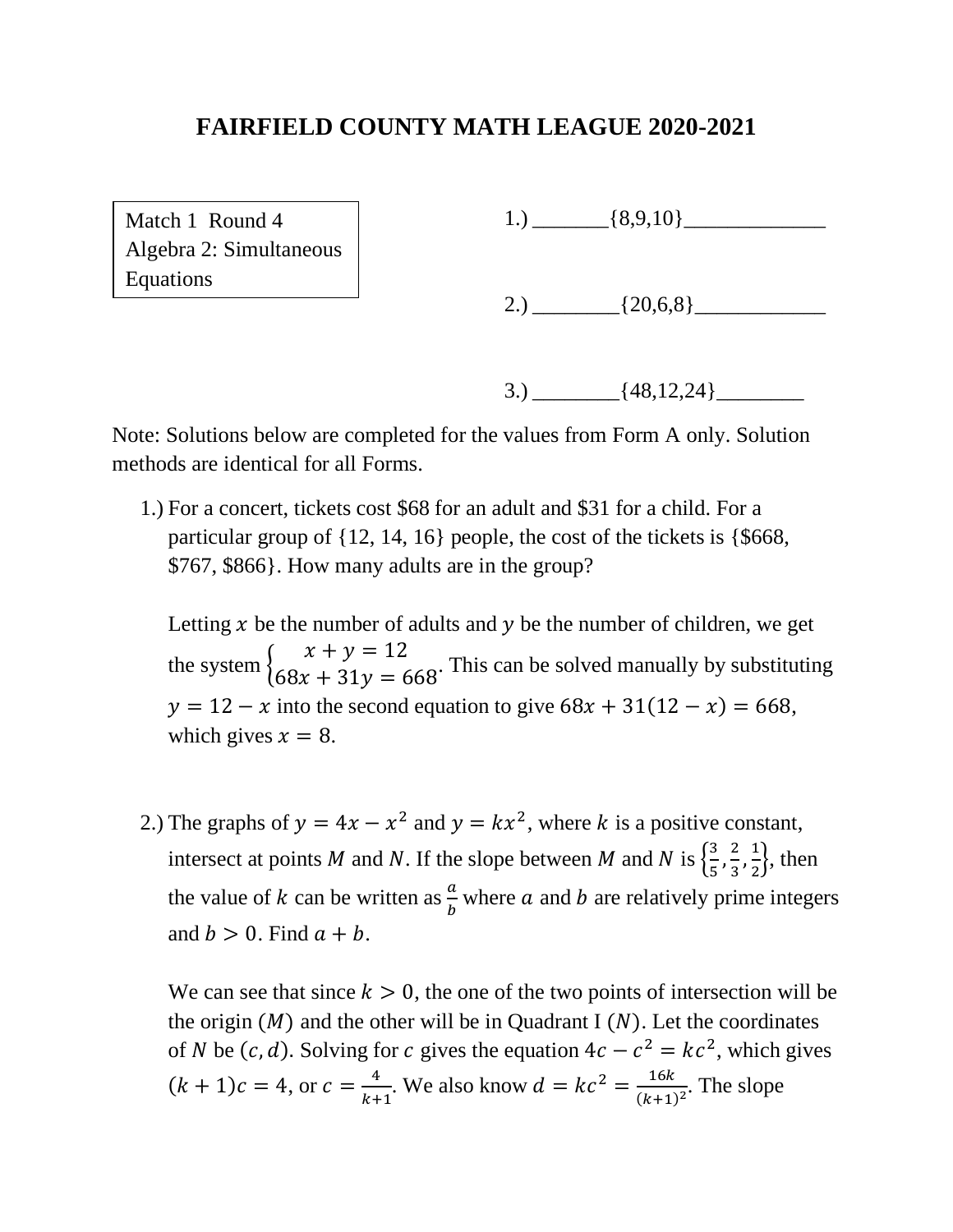between *M* and *N* is then  $\frac{d}{c}$ , which simplifies to  $\frac{4k}{k+i}$  $\frac{4k}{k+1}$ . Setting  $\frac{4k}{k+1} = \frac{3}{5}$  $\frac{5}{5}$  yields  $k = \frac{3}{15}$  $\frac{3}{17}$ , so  $a = 3$  and  $b = 17$ , giving  $a + b = 20$ .

3.) The ordered pair  $\left\{ \left(2, \frac{17}{2}\right) \right\}$  $\left(\frac{17}{3}\right), \left(-1, \frac{5}{12}\right), \left(1, \frac{13}{6}\right)$  $\left\{\frac{15}{6}\right\}$  is one of infinite solutions of the system {  $4x - Ay = -9$  $\begin{aligned} Ax + 2y &= C \end{aligned}$  for constants A, B, and C. Find  $|ABC|$ .

We can substitute the point  $\left(2, \frac{17}{2}\right)$  $\frac{17}{3}$  for x and y in the first equation to get  $A = 3$ . Since each term in the second equation must be a constant multiple of its corresponding term in the first equation and  $2 = -\frac{2}{3}$  $\frac{2}{3}$ (3), we know  $B = -\frac{2}{3}$  $\frac{2}{3}(4) = -\frac{8}{3}$  $\frac{8}{3}$  and  $C = -\frac{2}{3}$  $\frac{2}{3}(-9) = 6$ , so  $|ABC| = \left|3\left(-\frac{8}{3}\right)\right|$  $\binom{8}{3}(6) = 48.$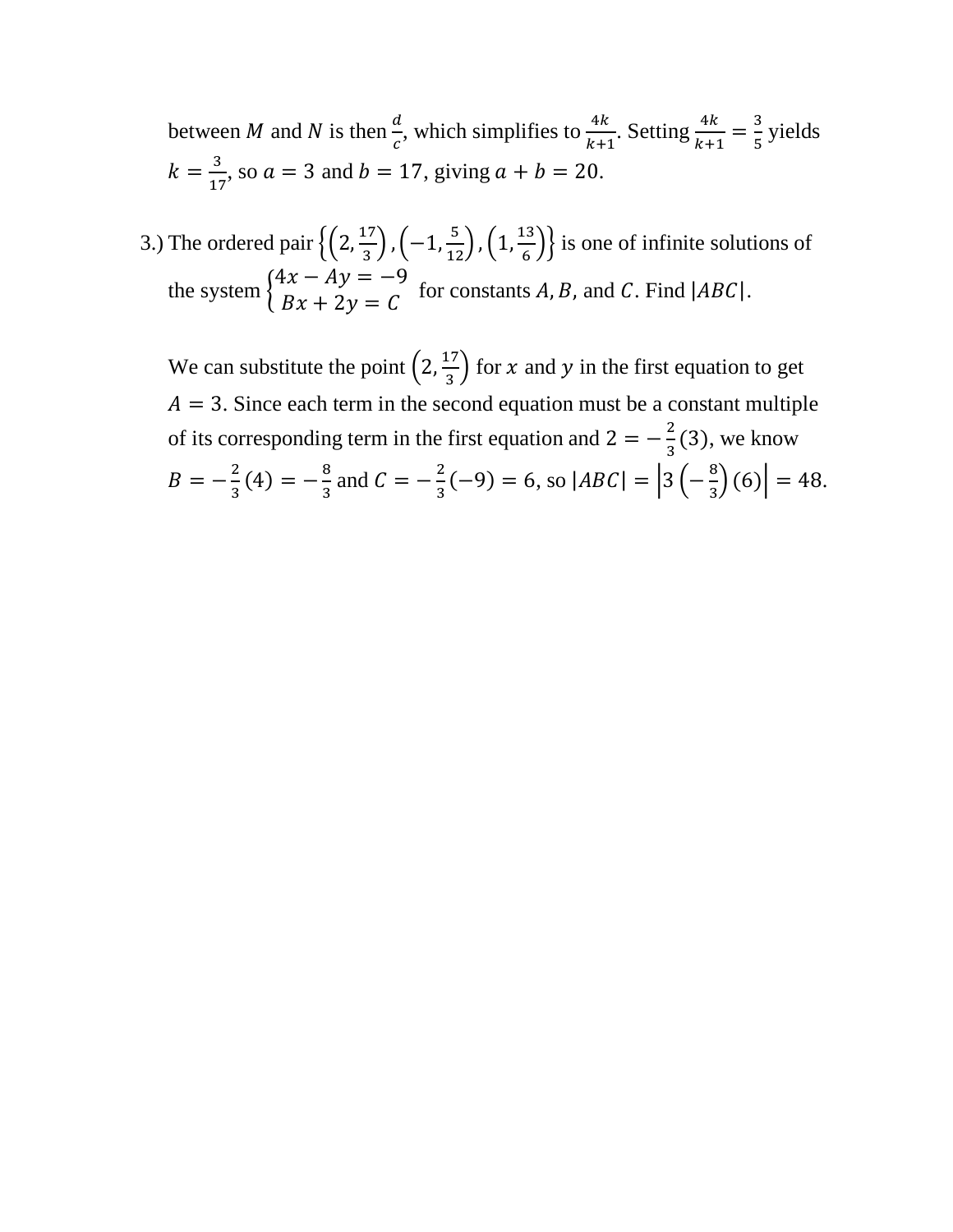Match 1 Round 5 Precalculus: Right Triangle **Trigonometry** 

1.)  $[19,57,23]$ 

2.)  $\boxed{3,5,7}$ 

$$
3.) \ \ \_ [4,5,6]
$$

Note: Solutions below are completed for the values from Form A only. Solution methods are identical for all Forms.

1.) In right triangle *ABC* with right angle C, if  $tan(A) = \{7,5,3\}$ , then  $cos(B)$ can be expressed in simplest radical form as  $\frac{x\sqrt{y}}{z}$  where x, y, and z are integers. Find  $x + y + z$ .

If  $tan(A) = 7$ , then  $sin(A) = 7cos(A)$ . Given  $sin^2(A) + cos^2(A) = 1$ . This means  $(7 \cos(A))^2 + \cos^2(A) = 1$ , or  $\cos^2(A) = \frac{1}{56}$  $\frac{1}{50}$ , and cos(*A*) =  $\frac{\sqrt{2}}{10}$  $\frac{V^2}{10}$ This means  $cos(B) = sin(A) = 7 cos(A) = \frac{7\sqrt{2}}{10}$  $\frac{y}{10}$ , and  $x + y + z = 7 + 2 +$  $10 = 19.$ 

2.) Consider right triangle  $ABC$  with right angle A. If the hypotenuse has a length of  $\{2\sqrt{5}, 2\sqrt{13}, 10\}$  units and the value of tan  $(B)$  has the same value as the area of the triangle in square units, find the area of the triangle in square units.

Given tan(B) =  $\frac{b}{a}$  $\frac{b}{c}$  and the area of the triangle is  $\frac{1}{2}$ *bc*, we get  $\frac{b}{c}$  $\frac{b}{c} = \frac{1}{2}$  $\frac{1}{2}$ *bc*, which means  $c = \sqrt{2}$ . We can find the length of *b* using Pythagorean theorem: 2 +  $b^2 = 20$ , which gives  $b = 3\sqrt{2}$ . The area is then  $\frac{1}{2}bc = 3$ .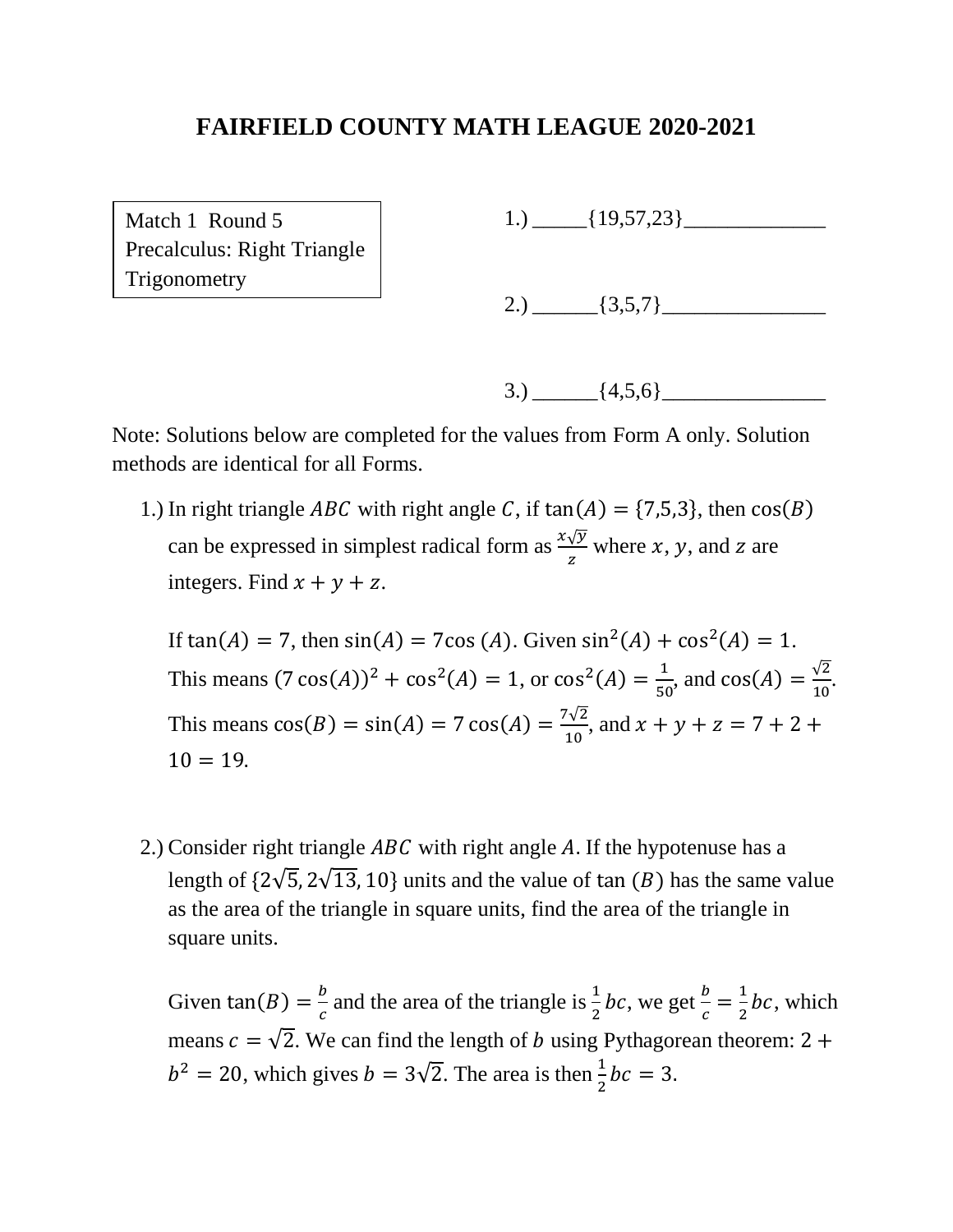3.) You are standing on a straight road. You see a balloon being released from a point on the road, and a little later, at time  $t_1$ , the balloon has risen vertically, and the sine of the angle of elevation from the ground where you stand to the balloon is  $\frac{4}{5}$ . You run along the road in the direction away from the launch point and stop at time  $t_2$ , and find that the distance you ran is twice the height the balloon has climbed since  $t_1$ . The tangent of the new angle of elevation from the ground where you stand to the balloon is  $\left\{\frac{16}{27}\right\}$  $\frac{16}{27}, \frac{4}{7}$  $\frac{4}{7}$ ,  $\frac{24}{43}$ . If the height of the balloon at  $t_1$  is  $h_1$  and the height of the balloon at  $t_2$  is  $h_2$ , find  $\frac{h_2}{h_1}$ .

See the diagram (not drawn to scale). Without loss of generality, we will set the dimensions of the original triangle (with the first angle of elevation) to 3, 4, and 5. We can then set up  $\frac{x+4}{2x+3} = \frac{16}{27}$  $\frac{16}{27}$ , which can solve to give  $x =$ 12. We can then find  $\frac{t_2}{t_1} = \frac{12}{4}$  $\frac{12}{4} = 3.$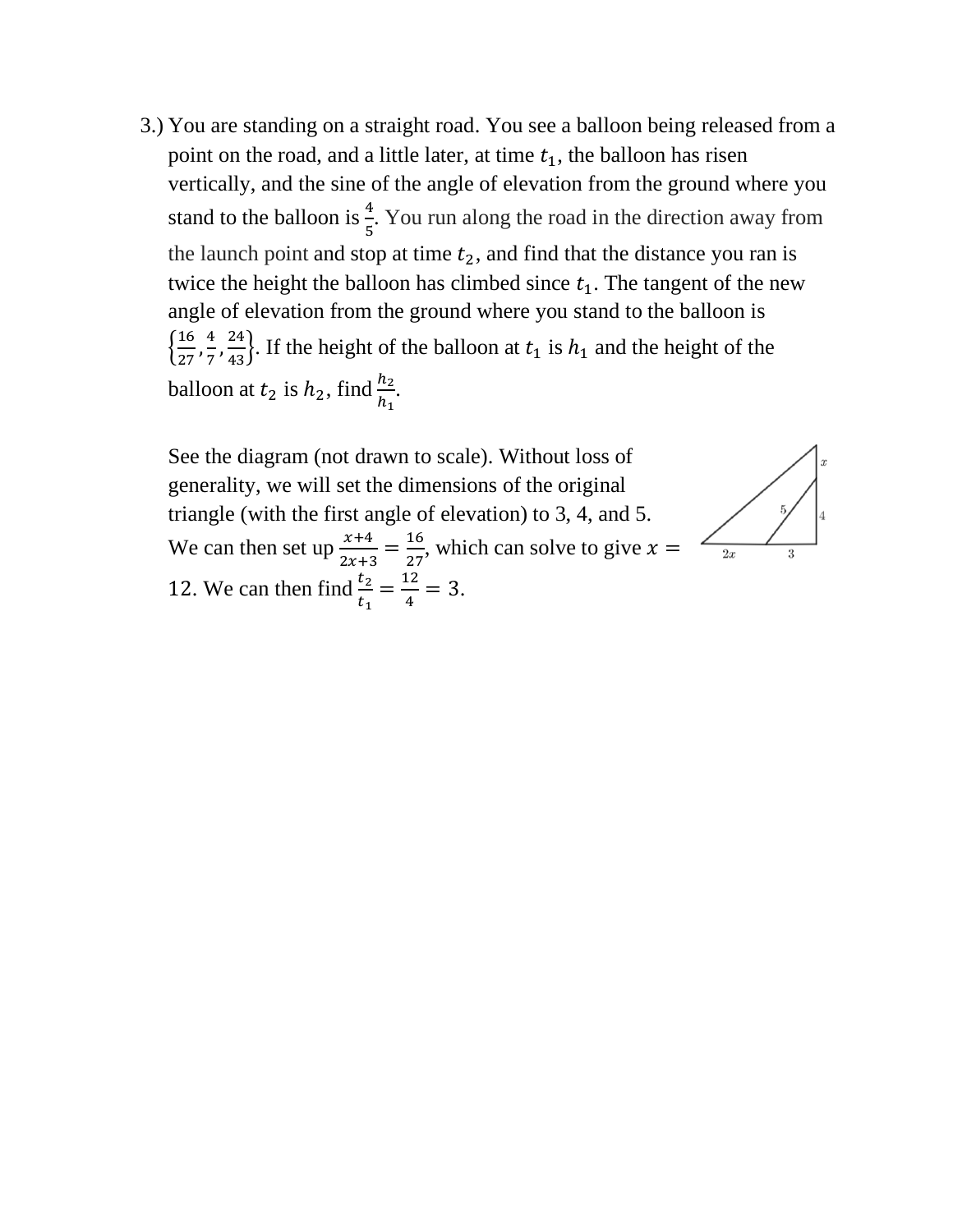Match 1 Round 6 Miscellaneous: Coordinate **Geometry** 

1.)  $[11,10,38]$ 

2.)  $\{9,12,15\}$ 

3.)  ${1875,450,2000}$ 

Note: Solutions below are completed for the values from Form A only. Solution methods are identical for all Forms.

1.) A straight line intersects the *x*-axis at {(4,0), (6,0), (10,0)} and the *y*-axis at  $\{(0,8), (0,2), (0,6)\}.$  The equation of the line is  $Ax + By = C$ , where A, B, and C are integers,  $A > 0$ , and the only positive integer that divides all of  $A, B, C$  is 1. Find  $A + B + C$ .

Given  $4A = 8B = C$ , the smallest positive integer values of A, B, and C that work are  $A = 2$ ,  $B = 1$ , and  $C = 8$ , so  $A + B + C = 11$ .

2.) The point P with coordinates  $\{(10, 5), (11, 7), (12, 9)\}\$ is reflected across the line  $y = 2x$  to make the new point P'. Find the sum of the coordinates of  $P'$ .

Both P and P' must lie on the line  $y = -\frac{1}{3}$  $\frac{1}{2}x + b$ . Substituting the point (10,5) gives  $b = 10$ . The lines  $y = 2x$  and  $y = -\frac{1}{3}$  $\frac{1}{2}x + 10$  intersect at (4,8). Because this point is the midpoint of  $P$  and  $P'$ , the coordinates of  $P'$ must be  $(-2,11)$ , and  $-2 + 11 = 9$ .

3.) A circle centered at the origin with an area of  $\{75\pi, 18\pi, 80\pi\}$  is tangent to the line  $4x + 3y = k$ , where k is a constant. Find the v-alue of  $k^2$ .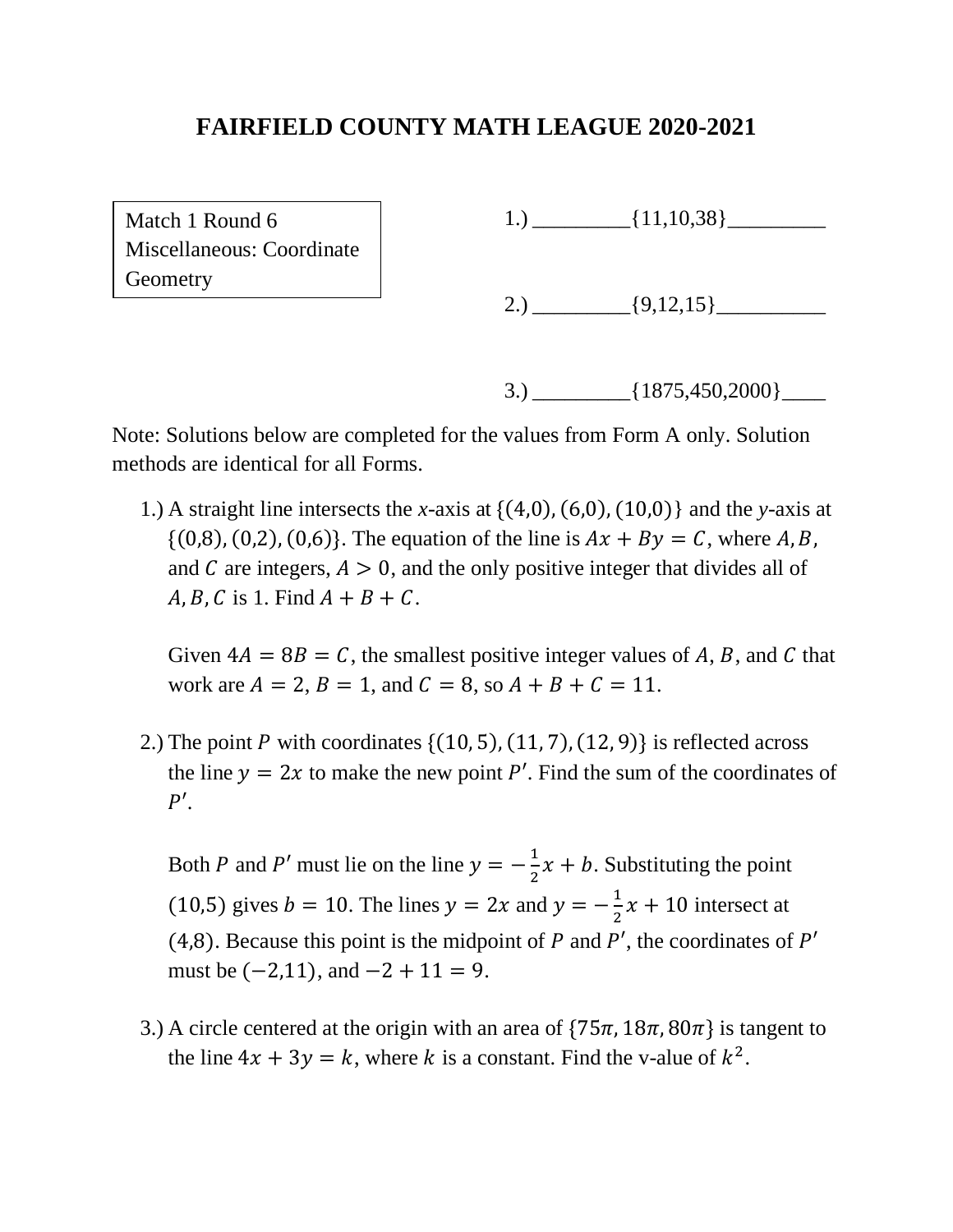See the diagram. Since the tangent line has a slope of  $-\frac{4}{3}$  $\frac{4}{3}$ , the radius it intersects must lie along the line  $y = \frac{3}{4}$  $\frac{3}{4}x$ . Substituting into the equation for the circle gives  $x^2 + \frac{9}{16}$  $\frac{9}{16}x^2 = 75$ , which gives  $x^2 = 48$ , so  $x = 4\sqrt{3}$  and consequently  $y = 3\sqrt{3}$ . Substituting into the equation of the line gives  $4(4\sqrt{3}) + 3(3\sqrt{3}) =$  $25\sqrt{3} = k$ , so  $k^2 = 1875$ .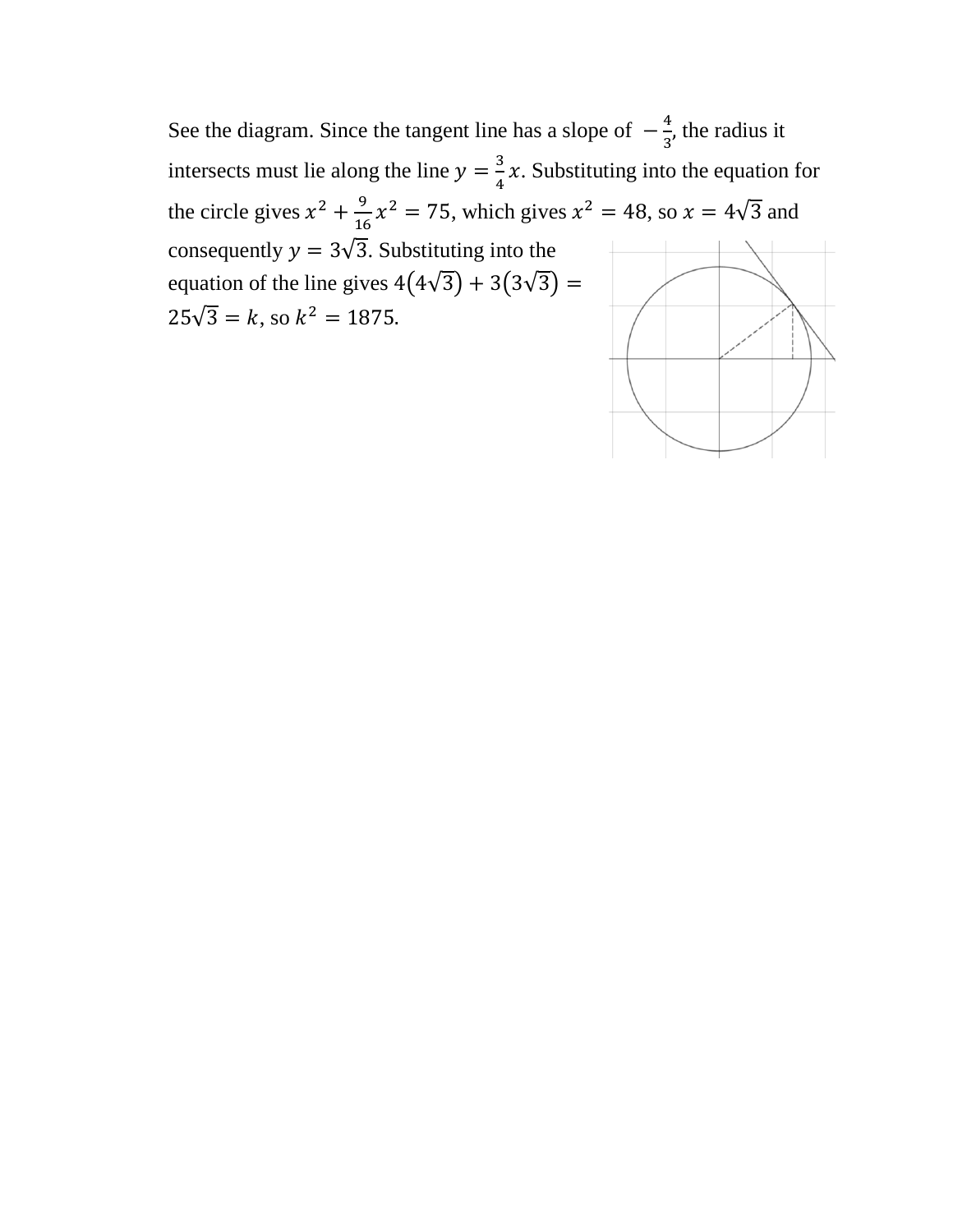#### Team Round **FAIRFIELD COUNTY MATH LEAGUE 2020-2021 Match 1 Team Round**

- 1.) 26
- 2.) 4
- 3.) 636
- 4.) 205
- 5.) 7
- 6.) 150
- 1.) Consider quadrilateral  $ABCD$ , inscribed in a circle, where diagonal  $\overline{AC}$  is a diameter of the circle. If tan(∠*BAC*) =  $\frac{4}{3}$  $\frac{4}{3}$  and tan(∠CAD) =  $\frac{7}{24}$  $\frac{7}{24}$  and  $AD = 8$ , find the area of ABCD.

See the diagram (not drawn to scale). Because  $\overline{AC}$  is the diameter of the circle, triangles  $ADC$  and  $ABC$  are right triangles with right angles D and B. Since  $AD = 8$ , we know  $CD = \frac{7}{3}$  $rac{7}{3}$  and  $AC = \frac{25}{3}$  $\frac{25}{3}$ . This also means that  $AB = 5$  and  $BC = \frac{20}{3}$  $\frac{20}{3}$ . The area of the quadrilateral is the sum of the areas of the two right triangles:  $\frac{1}{2}(8)\left(\frac{7}{3}\right)$  $\frac{7}{3}$  + 1  $\frac{1}{2}(5)(\frac{20}{3})$  $\frac{20}{3}$ ) = 26.

2.) The road from Ridgefield to Wilton is 5 miles uphill, then 4 miles on level ground, then 6 miles downhill. Mr. Corbishley has a consistent uphill walking speed, a consistent walking speed on level ground, and a consistent downhill walking speed. He walks from Wilton to Ridgefield in 4 hours. Later he walks the first half of the journey from Ridgefield to Wilton and returns to Ridgefield in a total of 3 hours and 55 minutes. Still later he walks from Ridgefield to Wilton in 3 hours and 52 minutes. Find Mr. Corbishley's walking speed on level ground in miles per hour. (Don't enter units.)

Let x represent Mr. Corbishley's uphill speed,  $\nu$  his level speed, and  $\nu$  his downhill speed, all in miles per minute. His first trip is 6 miles uphill, 4 miles level, and 5 miles downhill, giving  $\frac{6}{x} + \frac{4}{y}$  $\frac{4}{y} + \frac{5}{z}$  $\frac{5}{z}$  = 240. Half of the journey is 7.5 miles, so his second trip is 5 miles uphill, 2.5 miles level (twice), and 5 miles downhill, giving  $\frac{5}{x}$  + 5  $\frac{5}{y} + \frac{5}{z}$  $\frac{5}{z}$  = 235. His final journey is 5 miles uphill, 4 miles level, and 6 miles downhill, giving  $\frac{5}{x} + \frac{4}{y}$  $\frac{4}{y} + \frac{6}{z}$  $\frac{6}{z}$  = 232. Subtracting the first equation from the second gives  $\frac{1}{x} - \frac{1}{y}$  $\frac{1}{y} =$ 5, and subtracting six times the first equation from five times the third gives  $\frac{11}{x}$  + 4  $\frac{4}{y}$  = 280, which after subtracting eleven times the prior equation in x and y gives 15  $\frac{15}{y}$  = 225, so  $y = \frac{1}{15}$  $\frac{1}{15}$  miles per minute, or 4 miles per hour.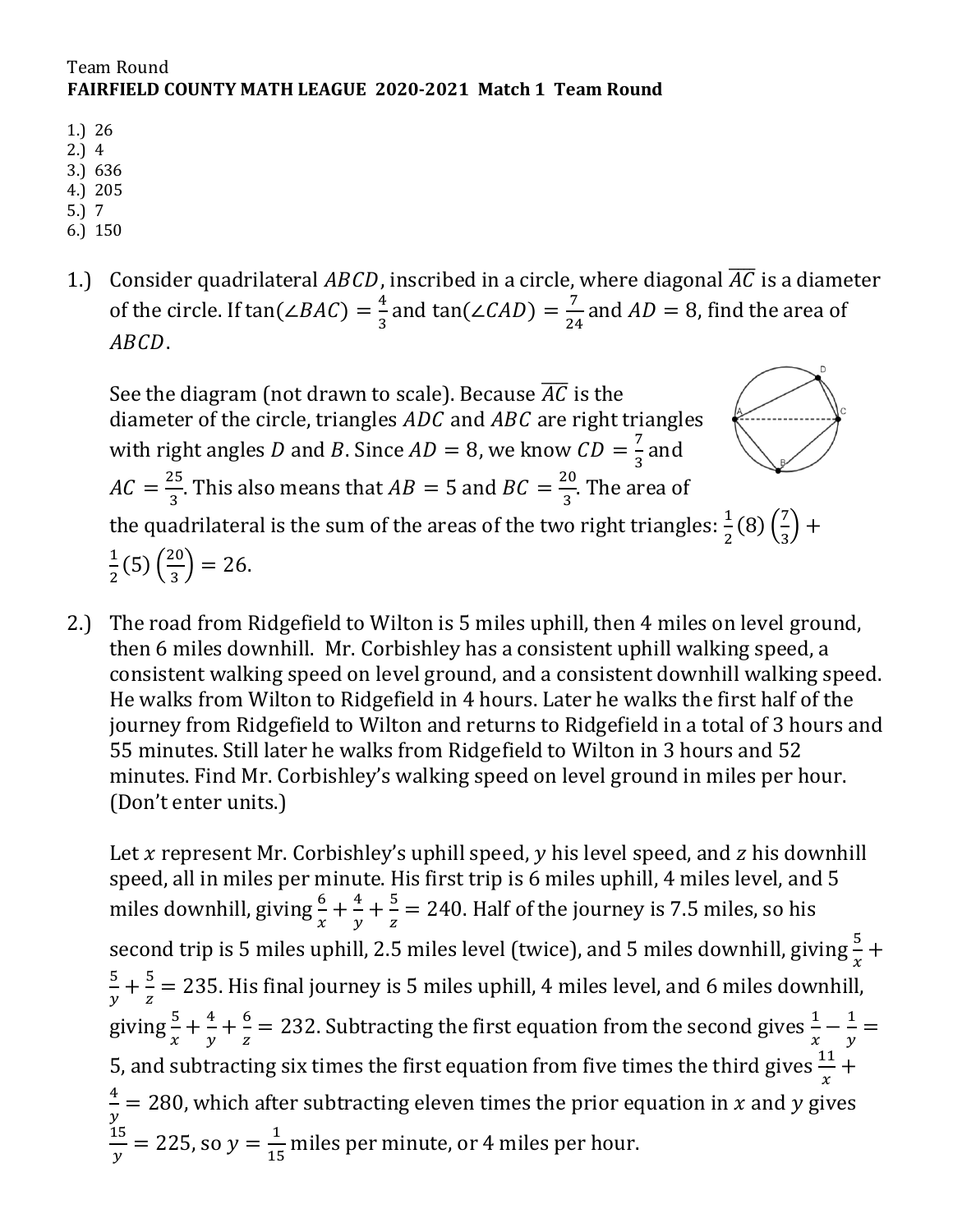3.) The diagram shows two circles, each with area  $288\pi$ , which are tangent to each other. Trapezoid  $TRAP$  is drawn so that points  $T$  and  $R$  are the centers of the circles,  $\overline{AP}$  is tangent to both circles, A lies on  $\bigcirc R$ , and  $AP > TR$ . If the perimeter of TRAP is 78 $\sqrt{2}$ , find the area of TRAP.

The area of the circles tell us that  $AR = 12\sqrt{2}$  an  $TR = 24\sqrt{2}$ . Let  $PT = x$ . Using Pythagorean theorem, we can write the |R perimeter as  $12\sqrt{2} + 24\sqrt{2} + 24\sqrt{2} + x + \sqrt{x^2 - 288}$ . Setting this equal to 78 $\sqrt{2}$  gives us  $18\sqrt{2} - x = \sqrt{x^2 - 288}$ . Squaring both sides gives the equation  $x^2 - 36\sqrt{2}x + 648 = x^2 - 288$ , which means 36√ $\sqrt{2}x = 936$ , which gives  $x = 13\sqrt{2}$  and  $AP = 29\sqrt{2}$ . This makes the area $\frac{1}{2}$  $\frac{1}{2}(12\sqrt{2})(24\sqrt{2}+29\sqrt{2})=636.$ 

4.) A, B, and C are positive numbers.  $C\%$  of B is 20 less than A. (2A)% of C is 17 more than twice B.  $((2A)\%$  of B $)\%$  of 2C is 117. Find  $A + B + C$ .

Writing the equations as a system and simplifying gives:  $\overline{\mathcal{L}}$  $\mathbf{I}$  $\mathbf{I}$  $\mathbf{I}$  $\overline{1}$ BC  $\frac{BC}{100} = A - 20$  $AC$  $\frac{AC}{50} = 2B + 17$  $ABC$  $\frac{ABC}{2500} = 117$ . The third

equation gives  $ABC = 292500$ . Multiplying the top equation by A gives  $\frac{ABC}{100} = A^2$  – 20A, and substituting for ABC gives the quadratic  $A^2 - 20A - 2925 = 0$ , which has a positive solution of  $A = 65$ . Multiplying the second equation by B and substituting for ABC gives  $2B^2 + 17B - 5850 = 0$ , which has a positive solution of  $B = 50$ . Finally, solving for C in any equation gives  $C = 90$ , and  $65 + 50 + 90 = 205$ .

5.) Find the product of all values of a such that the equation  $\frac{x-4}{2x-5} = \frac{x+a}{2x+5}$  $\frac{x+a}{2x+7}$  has no solutions for  $x$ .

Solving for a in terms of x gives  $a = \frac{(x-4)(2x+7)}{2x-5}$  $rac{4)(2x+7)}{2x-5}$  -  $x = \frac{4x-28}{2x-5}$  $\frac{2x-20}{2x-5}$ . The first thing we observe is that  $a = 2$  is not in the range of this expression. Secondly we note from the original equation that  $x \neq -\frac{7}{3}$  $\frac{1}{2}$ , and substituting this value into the expression for a gives  $a \neq \frac{7}{3}$  $\frac{7}{2}$ , and (2)  $\left(\frac{7}{2}\right)$  $\frac{1}{2}$ ) = 7.

6.) The points (12,7),  $(8-3\sqrt{3},4+4\sqrt{3})$ , and (4,1) are three vertices of a regular hexagon whose area is  $a\sqrt{b}$  units, where a and b are integers with b having no perfect square factors larger than 1. Find the product  $ab$ .

See the diagram (not drawn to scale). By using the distance formula, we observe